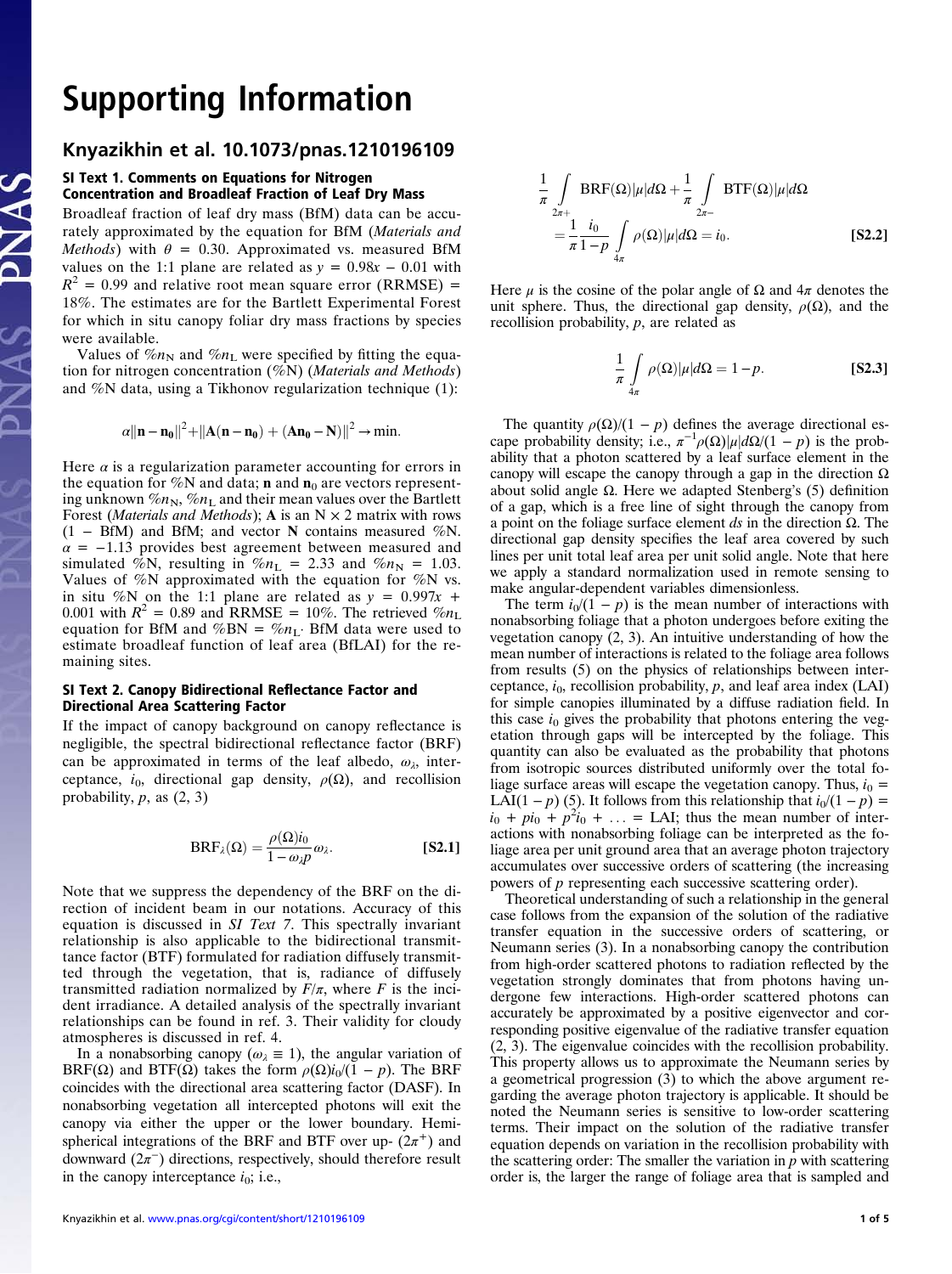consequently the more accurate the relationship between the mean number of interactions and LAI. Model calculations suggest that the recollision probability increases with scattering order and reaches a plateau after one to two scattering events for LAI up to 10 (3). The monodirectional (nondiffuse) illumination condition is another factor that can impact the accuracy of the relationship between the mean number of interactions and leaf area. Theoretical estimates of the convergence of the recollision probability and the directional gap density with the scattering order are documented in ref. 3. Techniques for estimating various mean quantities by averaging photon trajectories can be found in ref. 6.

It follows from Eq.  $S2.1$  that the recollision probability,  $p$ , and  $\rho(\Omega)i_0$  can be obtained from spectral BRF if leaf albedo at two or more wavelengths is known, but such information is not available when interpreting satellite data. An analysis of how radiation interacts with individual leaves is needed to understand the applicability range of the spectral invariant approach.

#### SI Text 3. Leaf Albedo

The fraction of radiation,  $\omega_{\lambda}$ , reflected or transmitted by a leaf/ needle surface element (leaf albedo) results from photon interactions with leaf surface and its interior,

$$
\omega_{\lambda} = i_{\text{L}}\varpi_{\lambda} + s_{\text{L}}.\tag{S3.1}
$$

Here  $i_L$  is the leaf interceptance defined as the fraction of radiation incident on the leaf that enters the leaf interior. The fraction of surface reflected radiation,  $s_L = 1 - i_L$ , is assumed to be a wavelength-independent function of leaf surface properties and varies with the direction of incident radiation. The transformed leaf albedo,  $\varpi_{\lambda}$ , is defined as the fraction of radiation scattered from the leaf interior given that it interacts with internal leaf constituents (7). This variable is assumed to be independent of leaf surface properties and varies with leaf anatomical structure and leaf absorbing constituents.

Consider two different leaves, e.g., hazelnut leaf and coniferous needle. The difference,  $\Delta \omega_{\lambda} = \omega_{1\lambda} - \omega_{2\lambda}$  between their albedo spectra is

$$
\Delta \omega_{\lambda} = -a_{2\lambda} i_{1\text{L}} \left( \frac{\Delta i_{\text{L}}}{i_{1\text{L}}} + \frac{\Delta a_{\lambda}}{a_{2\lambda}} \right). \tag{S3.2}
$$

Here  $a_{\lambda} = 1 - \varpi_{\lambda}$  is the leaf absorptance, i.e., the probability that a photon will be absorbed by a leaf given that it interacts with internal leaf constituents. Thus, the variation,  $\Delta \omega_{\lambda}$ , in leaf scattered radiation is due to differences in leaf surface properties,  $\Delta i_L = i_{1L} - i_{2L}$ , and leaf interior,  $\Delta a_{\lambda} = -(\varpi_{1\lambda} - \varpi_{2\lambda}) = -\Delta \varpi_{\lambda}$ . The former can vary greatly between species (8), whereas the latter is independent of leaf surface characteristics and is a function of the leaf interior tissue only. At wavelengths where  $\Delta a_{\lambda}/a_{2\lambda} \sim 0$ , it can be seen from Eq. **S3.2** that the leaf albedo will become sensitive to differences in leaf surface features rather than its interior. This can occur at strongly absorbing wavelengths, e.g., 445 nm, where the leaf absorptance,  $a_{\lambda}$ , saturates and becomes weakly sensitive to variation in the concentrations of leaf biochemical constituents. In the near infrared (NIR), where pigments do not absorb and the wavelength is still shorter than regions of strong absorption by water, variation between species in the radiation absorbed by the leaf interior,  $|\Delta a_{\lambda}/a_{2\lambda}|$ , can be comparable to or smaller than that of the leaf surface reflected radiation; i.e.,  $|\Delta a_{\lambda}/a_{2\lambda}| < |\Delta i_{\text{L}}/i_{1\text{L}}|$ . This acts to weaken the sensitivity of the total leaf albedo,  $\omega_{\lambda}$ , to the amount of leaf constituents.

#### SI Text 4. Reference Spectrum

Analyses of leaf albedo spectra from the Boreal Ecosystem Atmosphere Study (BOREAS) campaign (9) and the Spectra Barrax Campaign (SPARC) of 2004 (10) suggest that, in the spectral interval [710, 790 nm], transformed albedos of all spectra samples are related to a fixed spectrum,  $\varpi_{0\lambda}$ , from the BOREAS set via the spectral invariant relationship (10, 11); i.e.,

$$
\varpi_{\lambda} = \frac{1 - p_{\rm L}}{1 - p_{\rm L} \varpi_{0\lambda}} \varpi_{0\lambda}.
$$
 [S4.1]

The wavelength-independent within-leaf recollision probability,  $p<sub>L</sub>$ , varies with samples. In this interval the empirically derived  $\varpi_{0\lambda}$  can be obtained from Lewis and Disney's (7) approximation of the PROSPECT model (12) with the following parameters:<br>chlorophyll content of 16  $\mu$ g·cm<sup>-2</sup>, equivalent water thickness of<br>0.005 cm<sup>-1</sup>, and dry matter content of 0.002 g·cm<sup>-2</sup>. This spectrum is used as a reference albedo,  $\varpi_{0\lambda}$ , in all our calculations. In the 710- to 790-nm spectral interval the diffuse leaf albedo

dominates; i.e.,

$$
\omega_{\lambda} \approx i_{\text{L}} \varpi_{\lambda} = \frac{1 - p_{\text{L}}}{1 - p_{\text{L}} \varpi_{0\lambda}} i_{\text{L}} \varpi_{0\lambda}.
$$
 [S4.2]

In this spectral interval, the reference albedo  $\varpi_{0\lambda}$  is determined by absorption spectra of chlorophyll, dry matter and water (Fig. 4). Impact of water absorption can be neglected.

#### SI Text 5. Retrieving DASF from Hyperspectral Data

Consider the 710- to 790-nm spectral interval. By substituting Eq. S4.2 into Eq. S2.1 one obtains

$$
\text{BRF}_{\lambda}(\Omega) = \frac{i_{\text{L}}\rho(\Omega)(1 - p_{\text{L}})i_0}{1 - \varpi_{0\lambda}p_1}\varpi_{0\lambda},
$$
 [S5.1]

where  $p_1 = p_L + i_L p(1 - p_L)$ . The spectral BRF can be standardized to a single known albedo,  $\varpi_{0\lambda}$ . Standardization accuracy is discussed in SI Text 7 and illustrated in Fig. S1.

Eq. S5.1 can be rearranged to

$$
\frac{\text{BRF}_{\lambda}(\Omega)}{\varpi_{0\lambda}} = p_1 \text{BRF}_{\lambda}(\Omega) + i_{\text{L}}\rho(\Omega)(1 - p_{\text{L}})i_0.
$$
 [S5.2]

By plotting the ratio  $BRF_{\lambda}(\Omega)/\varpi_{0\lambda}$  vs.  $BRF_{\lambda}(\Omega)$ , a linear relationship is obtained (Fig. S1A), where the intercept and slope give  $i_L \rho(\Omega) (1 - p_L) i_0$  and  $p_1$ . The ratio between the intercept and  $(1 - p_1)$  becomes independent of  $p_L$  and gives the DASF in the following form:

$$
DASF = \rho(\Omega) \frac{i_L i_0}{1 - p i_L}.
$$
 [S5.3]

For vegetation canopies with a dark background, or sufficiently dense vegetation where the impact of canopy background is negligible, this parameter therefore can be derived from the BRF spectrum in [710 nm, 790 nm] without prior knowledge/ ancillary information of the leaf albedo, using the following simple algorithm:

Step 0. Calculate the reference leaf albedo,  $\varpi_{0\lambda}$ , in the 710- to 790-nm spectral interval using, e.g., the PROSPECT model with input specified in SI Text 4. This is a fixed spectrum used by the algorithm.

Step 1. Given the measured  $BRF<sub>λ</sub>(\Omega)$  spectrum in the 710- to 790-nm spectral interval, plot values of the ratio  $\text{BRF}_{\lambda}(\Omega)$ /  $\varpi_{0\lambda}$  vs. values of BRF<sub> $\lambda$ </sub>( $\Omega$ ). A linear relationship will be obtained (Fig.  $S1A$ ).

Step 2. Find slope, k, intercept, b, and  $R^2$  of the BRF<sub> $\lambda$ </sub>( $\Omega$ )/  $\varpi_{0\lambda}$  vs. BRF<sub> $\lambda$ </sub>( $\Omega$ ) relationship.

Step 3. The ratio  $b/(1 - k)$  is an estimate of the DASF whereas the  $R^2$  coefficient is an indicator of the retrieval quality. A low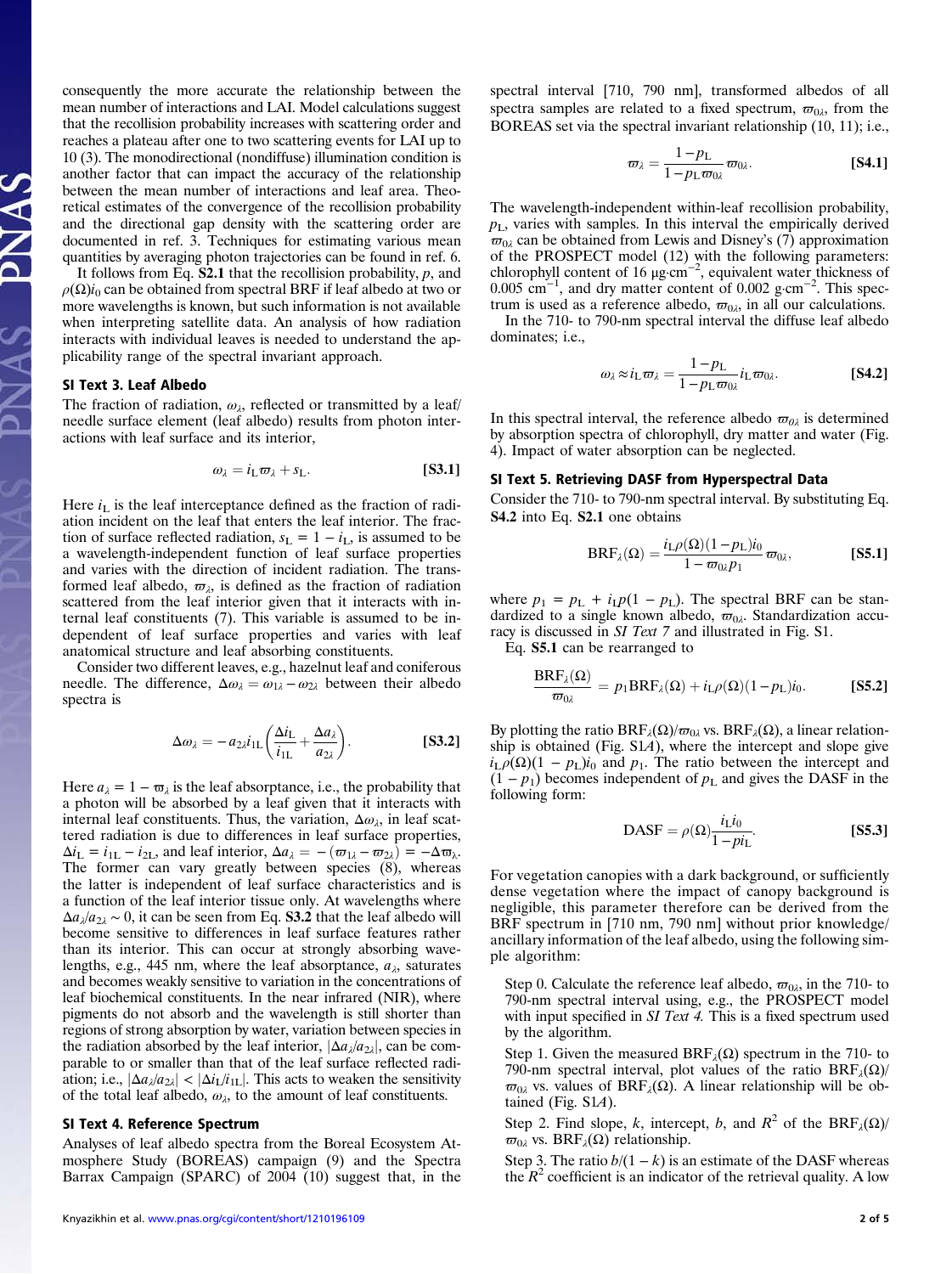$R<sup>2</sup>$  value suggests that conditions for the applicability of the algorithm are not met; e.g., impact of canopy background is not negligible.

Step 4. Take the next  $BRF_1(\Omega)$  spectrum and go to step 1.

#### SI Text 6. Canopy Scattering Coefficient

Eq. S2.1 can be rearranged as

$$
BRF_{\lambda}(\Omega) = \frac{\rho(\Omega)i_0}{1 - \omega_{\lambda}p} \omega_{\lambda} = \frac{\rho(\Omega)i_0i_L}{1 - pi_L} \left(\frac{1 - pi_L}{1 - \hat{\omega}_{\lambda}pi_L} \hat{\omega}_{\lambda}\right) = DASF \cdot W_{\lambda},
$$
\n[**S6.1**]

where

$$
W_{\lambda} = \frac{1 - pi_{\rm L}}{1 - \hat{\omega}_{\lambda}pi_{\rm L}} \hat{\omega}_{\lambda}
$$
 [S6.2]

is the canopy scattering coefficient and  $\hat{\omega}_\lambda = \omega_\lambda/i_L = \varpi_\lambda + s_L/i_L$ . Smolander and Stenberg (13) introduced this coefficient under an assumption of  $i_L = 1$ . In this case  $W_\lambda$  is insensitive to surface properties. It depends on the transformed leaf albedo and the factor  $(1 - p)/(1 - \omega_p p)$  that accounts for the absorption due to within-canopy photon multiple interactions. In our analyses we allow for variation in leaf surface properties by relaxing the assumption  $i_L = 1$ . It should be noted that the normalization of the BRF by DASF gives an approximation of the canopy scattering coefficient. An integration of Eq. S2.1 over directions should precede the normalization to obtain its value accurately.

Fig. S2 shows correlations of BRF<sub> $\lambda$ </sub> and  $W_{\lambda}$  with canopy foliar %N at NIR (800–850 nm), red (645 nm), and green (557 nm)

- 1. Tikhonov AN, Goncharsky AV, Stepanov VV, Yagola AG (1995) Numerical Methods for Solving Ill-Posed Problems, trans Hoksbergen RAM (Kluwer, Boston).
- 2. Knyazikhin Y, Schull MA, Xu L, Myneni RB, Samanta A (2011) Canopy spectral invariants. Part 1: A new concept in remote sensing of vegetation. J Quant Spectrosc Radiat Transf 112(4):727–735.
- 3. Huang D, et al. (2007) Canopy spectral invariants for remote sensing and model applications. Remote Sens Environ 106(1):106–122.
- 4. Marshak A, Knyazikhin Y, Chiu JC, Wiscombe WJ (2011) Spectrally invariant approximation within atmospheric radiative transfer. J Atmos Sci 68(12):3094–3111.
- 5. Stenberg P (2007) Simple analytical formula for calculating average photon recollision probability in vegetation canopies. Remote Sens Environ 109(2):221–224.
- 6. Marchuk GI, et al. (1980) The Monte Carlo Methods in Atmospheric Optics (Springer, Berlin).
- 7. Lewis P, Disney M (2007) Spectral invariants and scattering across multiple scales from within-leaf to canopy. Remote Sens Environ 109(2):196–206.
- 8. Grant L (1987) Diffuse and specular characteristics of leaf reflectance. Remote Sens Environ 22(2):309–322.

wavelengths. One can see that BRF exhibits either positive or no relation with the canopy %N, whereas the canopy scattering coefficient is negatively related to %N. Similar relationships are valid for broadband photosynthetically active radiation (PAR)  $(400-700)$  nm) BRF and *W*; that is, there is no correlation between BRF and canopy foliar %N (y =  $0.001x + 0.024$ , R<sup>2</sup> = 0.006), whereas the  $W$  is negatively correlated with foliar nitrogen (y =  $-0.042x + 0.141$ ,  $R^2 = 0.428$ ). We found that the scattering coefficient is negatively correlated with foliar %N at all wavelengths in the interval between 423 and 855 nm. This is summarized in Fig. 7B.

#### SI Text 7. Accuracy in the Standardization of the Spectral BRF to a Single Reference Spectrum

Accuracy of Eq. S5.1 was assessed as follows. First, we used the reference albedo  $\varpi_{0\lambda}$  and the Airborne Visible/Infrared Imaging Spectrometer (AVIRIS) BRF in the 710- to 790-nm spectral interval to derive slope  $(k)$  and intercept  $(b)$  from the BRF<sub> $\lambda$ </sub>  $\varpi_{0\lambda}$  vs. BRF<sub> $\lambda$ </sub> relationship (Fig. S1A). Second,  $\varpi_{0\lambda}$ , k, and b were used to simulate BRF spectra (Fig. S1B). Finally, the RRMSE between measured and simulated BRFs was taken as a measure of the standardization accuracy.

A very high accuracy within the 710- to 790-nm spectral interval has been achieved. All plots passed the accuracy test RRMSE  $\leq$ 4.8% (Materials and Methods). An overall RRMSE is 1.86%. Eq. S6.1 was used to calculate mean NIR BRF over the spectral interval [800, 850 nm] (weighted by a normalized solar radiance spectrum). An overall RRMSE between measured and simulated NIR BRF is 1.63%. Note that a high accuracy can be achieved only if the impact of the canopy background on canopy reflectance is negligible.

- 9. Middleton E, Sullivan J (2000) BOREAS TE-10 Leaf Optical Properties for SSA Species. Data set (Oak Ridge National Laboratory Distributed Active Archive Center, Oak Ridge, TN). Available at [http://daac.ornl.gov/cgi-bin/dsviewer.pl?ds\\_id=531.](http://daac.ornl.gov/cgi-bin/dsviewer.pl?ds_id=531) Accessed May 16, 2008.
- 10. Latorre Carmona P, Schull M, Knyazikhin Y, Pla F (2010) The application of spectral invariants for discrimination of crops using CHRIS-PROBA data. Hyperspectral Image and Signal Processing: Evolution in Remote Sensing (WHISPERS), 2010 2nd Workshop, eds Benediktsson JA, Chanussot J, Waske B (Institute of Electrical and Electronic Engineers, Piscataway, NJ), pp 1–4.
- 11. Schull MA, et al. (2011) Canopy spectral invariants, Part 2: Application to classification of forest types from hyperspectral data. J Quant Spectrosc Radiat Transf 112(4): 736–750.
- 12. Jacquemoud S, Baret F (1990) PROSPECT: A model of leaf optical-properties spectra. Remote Sens Environ 34(2):75–91.
- 13. Smolander S, Stenberg P (2005) Simple parameterizations of the radiation budget of uniform broadleaved and coniferous canopies. Remote Sens Environ 94(3): 355–363.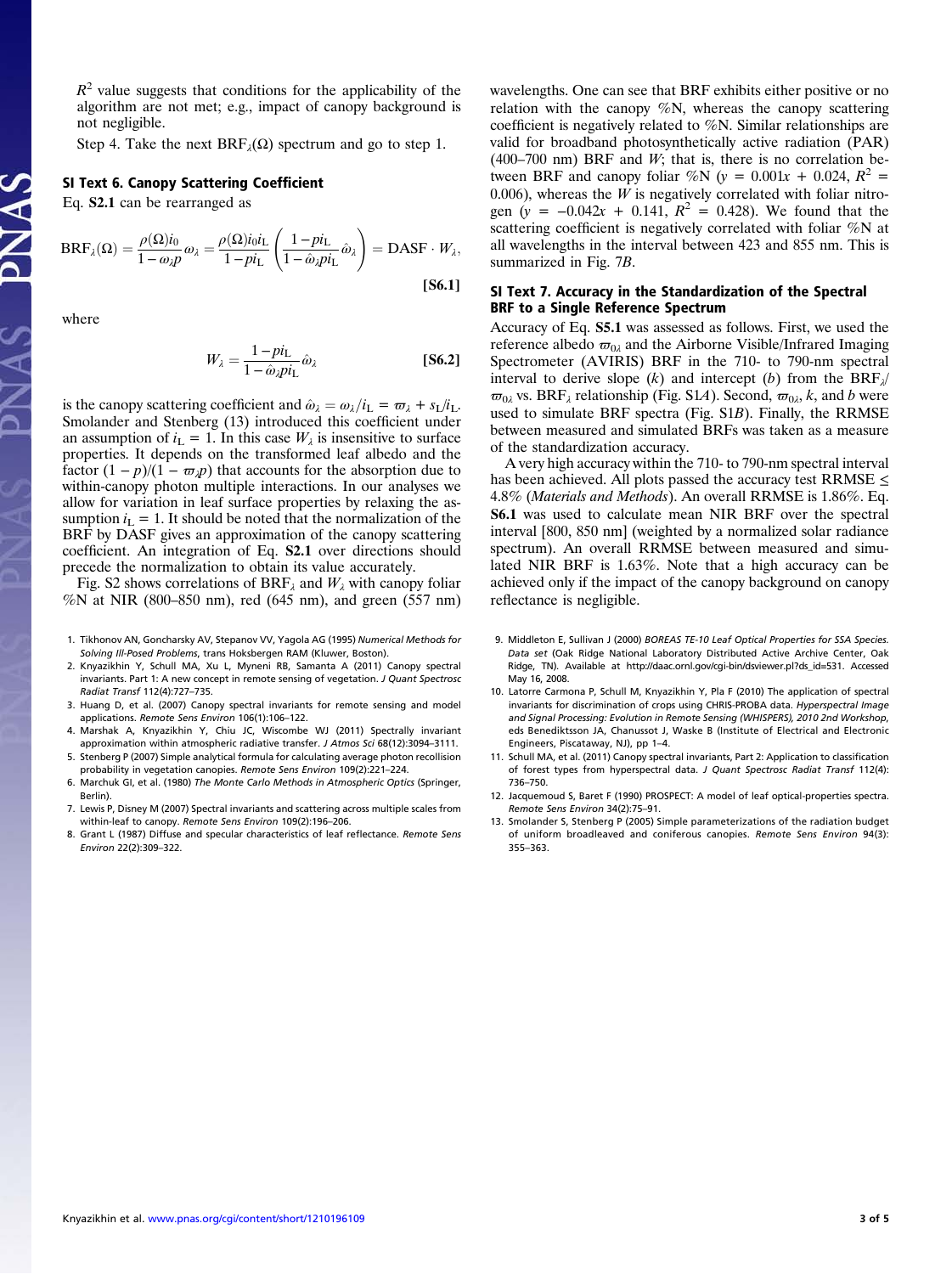

Fig. S1. (A) Linear relationship between the ratio BRF<sub>A</sub>/ $\omega_{0\lambda}$  and BRF<sub>A</sub> for three plots at Bartlett Forest representing broadleaf, mixed, and needle-leaf forests for the 710- to 790-nm spectral interval. The directional area scattering factor (DASF) is just the ratio between the intercept and (1 - k), where k is the slope. (B) Observed (lines) and simulated (symbols) spectral BRFs for the same plots as in Locant A. Simulated BRFs are for the spectral interval between 690 and 855 nm. This spectral interval includes the transition of the reflectance spectrum to a plateau. The simulated BRF captures this feature with a very high accuracy.

PNAS

 $\mathbf{X}$